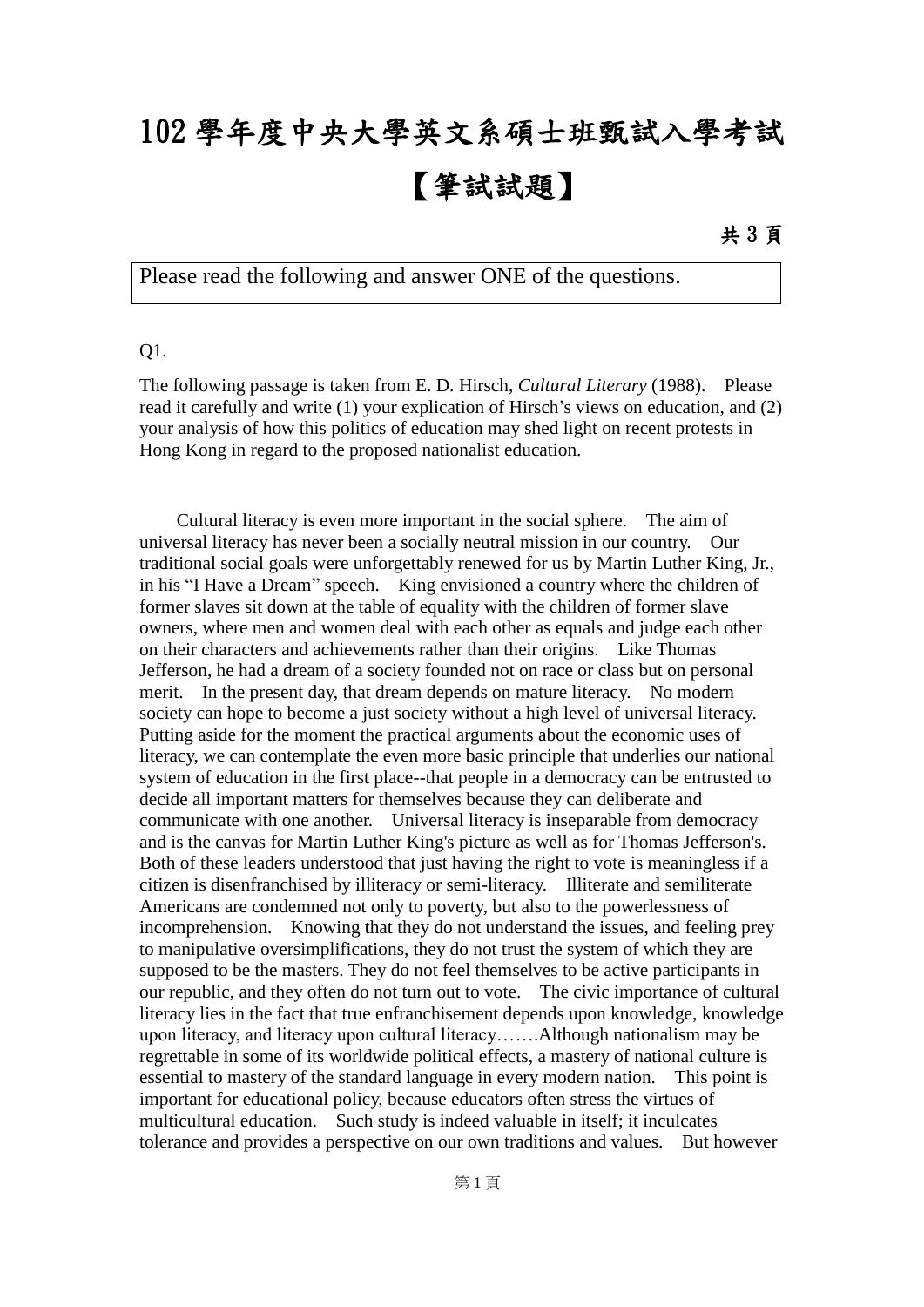laudable it is, it should not be the primary focus of national education. It should not be allowed to supplant or interfere with our schools' responsibility to ensure our children's mastery of American literate culture. The acculturative responsibility of the schools is primary and fundamental. To teach the ways of one's own community has always been and still remains the essence of the education of our children, who enter neither a narrow tribal culture nor a transcendent world culture but a national literate culture. For profound historical reasons, this is the way of the modern worlds. It will not change soon, and it will certainly not be changed by educational policy alone.